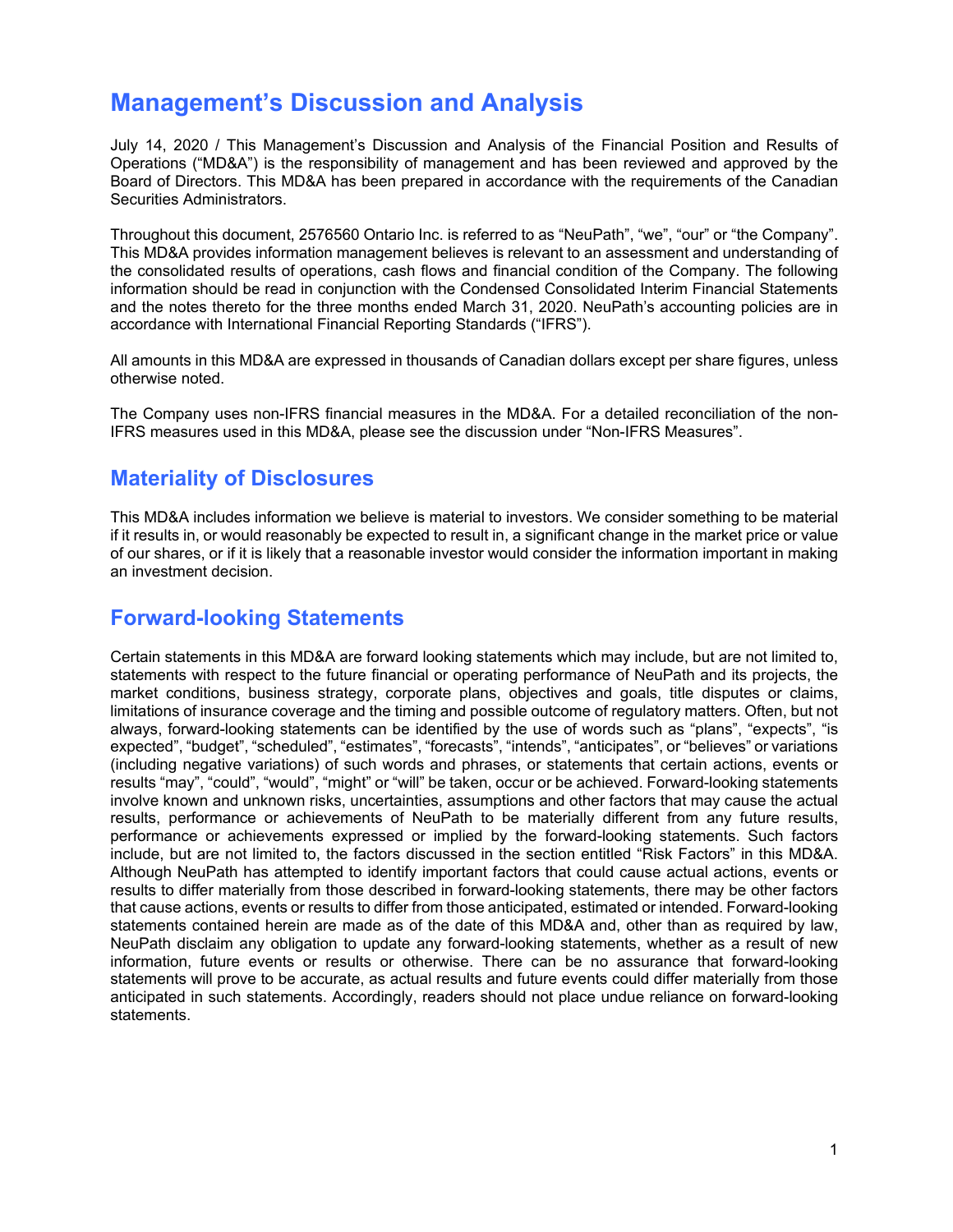## **Overview**

NeuPath is Canada's largest provider of chronic pain management services that operates under two leading brands in Ontario: CPM - Centres for Pain Management ("CPM") and InMedic Creative Medicine ("InMedic"). NeuPath has 12 locations across Ontario with more than 100 staff members that provide care to over 11,000 patients annually. NeuPath offers a comprehensive chronic pain assessment and multimodal treatment plan based on recommendations by a group of trained physicians to help patients manage their chronic pain and optimize their quality of life. In addition to chronic pain management clinics, NeuPath provides workplace health services and independent medical assessments to disability insurers through its subsidiary, CompreMed Canada Inc. ("CompreMed") (acquired March 2019). The single, largest cost of chronic pain is lost productivity due to job loss and sick days.

### **Background**

NeuPath's mission is to provide patients with the care and tools they need to live a complete and fulfilled life; to reclaim the daily life activities that have been taken by injury or illness. NeuPath operates a number of businesses providing medical services to a variety of patients and customers.

#### *NeuPath's Multimodal Approach to Chronic Pain Management*

NeuPath is Canada's largest service provider in the highly fragmented chronic pain management market and operates 12 chronic pain management clinics across Ontario under two leading brands: (i) CPM and (ii) InMedic.

Chronic pain affects approximately 1 in 5 Canadians and is a complex, multidimensional condition impacted by biological, behavioural, and social factors. As a result, NeuPath's more than 100 health care providers consider each of these factors when assessing and treating each patient. Traditional medical treatments are supplemented with NeuPath's Chronic Pain Self-Management Program, medical cannabis if deemed appropriate by physicians, and mindfulness meditation. This multimodal approach goes beyond treating the pain sensation and targets some of the underlying and contributing behavioral and social factors. In addition, the multimodal approach provides patients with the education and tools needed to help selfmanage their chronic condition.

NeuPath generates revenue by providing both insured and uninsured services to patients. Insured services include treatments or procedures covered by provincial health plans and third-party health insurance plans. In most cases, the insurer is billed directly by NeuPath. Uninsured services include treatments and procedures that are not covered by provincial health plans or third-party health insurance plans and are billed directly to patients.

Patients experiencing pain for at least three months are referred to NeuPath clinics by family physicians or nurse practitioners. Prior to their first visit, patients complete an extensive questionnaire. The questionnaire is designed to gain a better understanding of the patient's pain, the pain's impact on their life, and the patient's medical history and lifestyle. Patients then complete an assessment with one of NeuPath's chronic pain practitioners. The goal of the assessment is to gain a better understanding of the patient's condition in order to create a treatment plan. Every patient is different from a biological, behavioral, and social perspective, so treatment plans reflect these differences and vary from patient to patient. Common elements of treatment plans include:

- Injection-based Therapies: NeuPath's physicians inject analgesics around a specific nerve or bundle of nerves with the goal of reducing pain intensity. These nerve blocks are covered to varying degrees by provincial health plans. In addition, NeuPath also offers therapeutic Botox injections for the treatment and prevention of chronic migraines. Botox injections are covered by some thirdparty health insurance plans.
- Infusion Therapy: At select clinic locations, NeuPath offers intravenous lidocaine infusion therapy for the treatment of neuropathic pain, Complex Regional Pain Syndrome, and chronic diabetic neuropathy. In general, provincial health insurance plans offer coverage for intravenous lidocaine infusion therapy.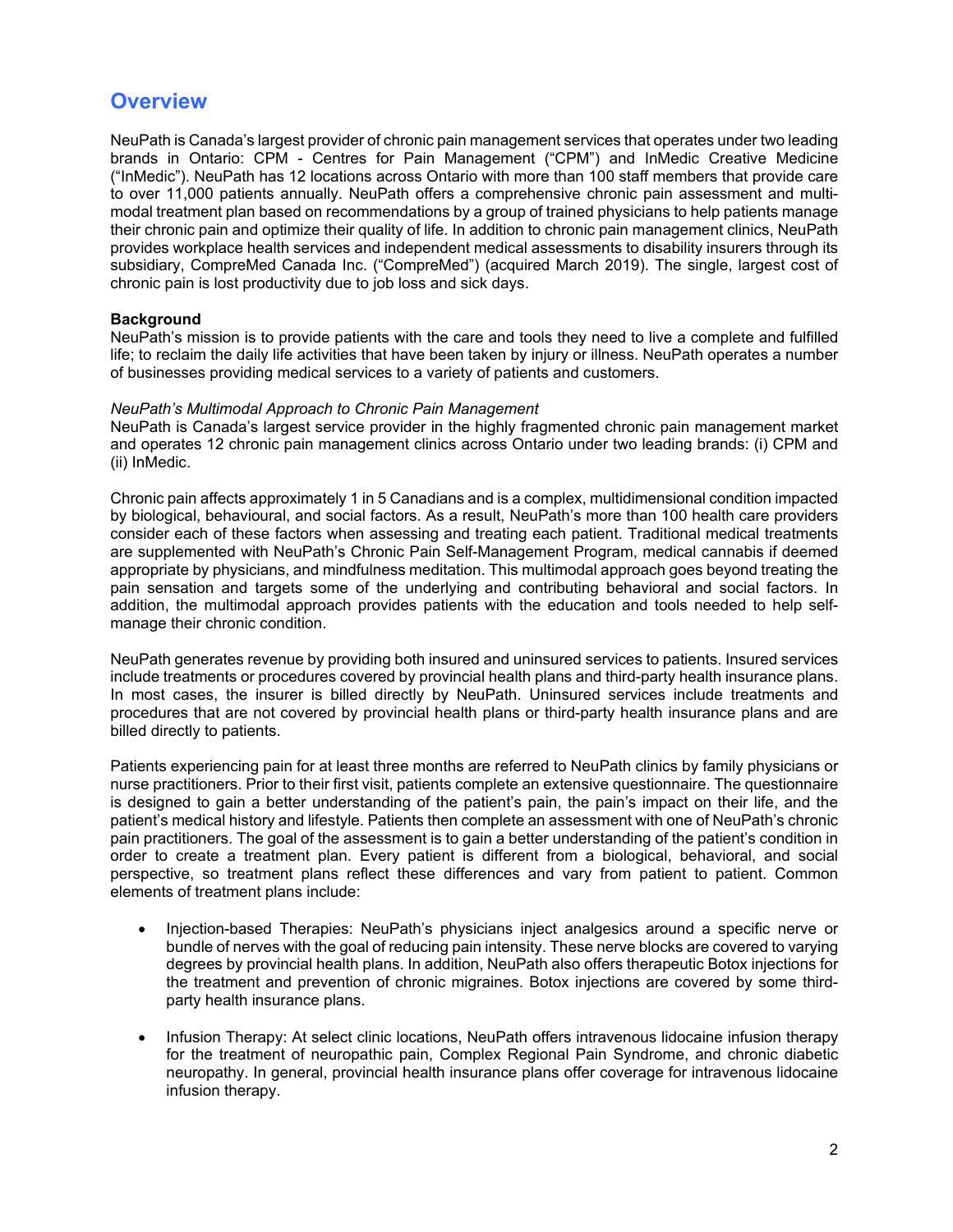- Chronic Pain Self-Management Program: Based on research conducted at Stanford University, the Chronic Pain Self-Management Program is a group-based, facilitated, and highly interactive six week/twelve-hour program. The program is a psychoeducational, cognitive behavioral program which helps patients better understand chronic pain and teaches non-medicated coping strategies and goal setting. Topics include: techniques and coping strategies to deal with frustration, fatigue, pain, and isolation; appropriate exercise for improving and maintaining strength, flexibility, and endurance; appropriate use of medications; communicating effectively with family, friends, and health professionals; nutrition; and evaluating new treatments. Research has shown that similar programs have shown significant short-term improvements in pain, dependency, vitality, aspects of role functioning, life satisfaction, and self-efficacy.
- Optimization of Pharmacotherapy: The Canadian Pain Society guidelines for the treatment of neuropathic pain recommends gabapentinoids, tricyclic antidepressants, and serotoninnorepinephrine reuptake inhibitors as first-line agents for treating neuropathic pain. Tramadol and other opioids are recommended as second-line agents for treating neuropathic pain. Oftentimes, the therapies patients receive at NeuPath will allow NeuPath's physicians to optimize, reduce, eliminate, or replace patients' pain medications. For example, research shows that intravenous lidocaine infusions are an effective adjuvant therapeutic approach for chronic pain management particularly for opioid dependent patients.
- Medical Cannabis: In conjunction with other therapeutic approaches, NeuPath's physicians also prescribe medical cannabis where appropriate. The Canadian Pain Society recently updated their guidelines for the treatment of neuropathic pain and cannabinoids are recommended as third-line agents.

NeuPath measures capacity utilization across its clinic network using a calculation based on an amalgam of the percentage of available physician shifts that are staffed and the percentage of available appointment slots that are filled. Recognizing that reaching 100% capacity utilization is not a realistic goal, NeuPath uses 80% as theoretical full capacity. Based on theoretical full capacity, NeuPath's current capacity utilization is 52% across its clinic network in the first quarter, compared to 56% for the year ended December 31, 2019. Capacity in the first quarter was negatively impacted by the novel coronavirus ("COVID-19"). NeuPath believes there is a significant opportunity to grow revenues by increasing capacity utilization, which NeuPath is working to accomplish by recruiting more physicians, increasing patient throughput, and adding complementary services to its clinics.

In addition to opportunities to grow revenue organically, NeuPath believes there is an opportunity to grow via acquisition. The physician services clinic segment in Canada is fragmented and regionalized due to provincial administration of health insurance plans. In addition, there are a limited number of groups acquiring clinics which, combined with the fragmented nature of the market, leads NeuPath to believe there is an opportunity to acquire clinics at attractive valuations. For these same reasons, NeuPath also believes that acquiring clinics is an effective way to grow its geographic footprint and enter new markets.

#### *Corporate Wellness*

Studies have shown that chronic pain is more costly than cancer, HIV, and heart disease combined. This cost is mainly driven by lost productivity due to job loss and sick days. In an effort to help employees return to work and reduce productivity losses, NeuPath provides workplace health services and independent medical assessments to disability insurers and employers through its subsidiary, CompreMed. Disability insurers and employers contract with CompreMed to provide medical assessments for plan members or employees.

#### *Physician Staffing*

NeuPath provides physician staffing for provincial correctional institutions, federal correctional institutions, and hospital health departments across Canada.

#### *Clinical Research*

NeuPath provides contract research services to pharmaceutical companies. Research studies on chronic pain are underfunded and despite the large economic burden of chronic pain, only a fraction of health research spending is directed to chronic pain focused studies. Additional research benefits our patients and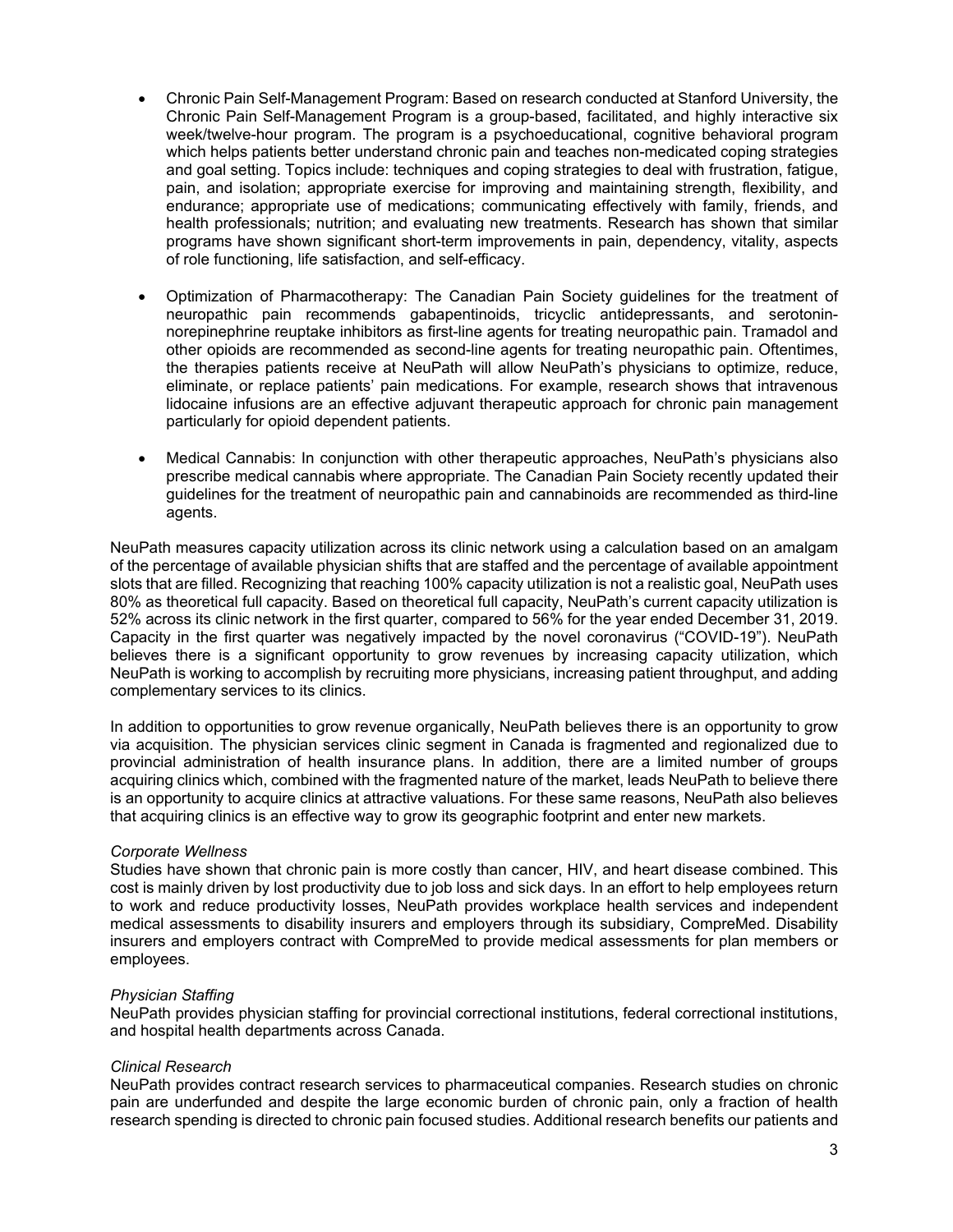care providers, so NeuPath is committed to participating in, funding, or generating more chronic pain research. NeuPath enrolled approximately 600 patients in a study focused on chronic pain and the impact of NeuPath's treatments on patients' lives. The Company expects results to be available in late 2020.

## **Growth Strategy**

The Company's growth strategy is focused on two key pillars:

- Organic growth The Company's focus is to generate revenue growth by improving capacity utilization at its existing medical clinics. Capacity improved to 56% in 2019 compared to 29% in 2017, but was negatively impacted by COVID-19 in the three months ended March 31, 2020 and decreased to 52%.
- Strategic acquisitions The market for medical clinics is highly fragmented in Canada. The Company plans to acquire medical clinics in other provinces to expand its footprint and continue to leverage its existing infrastructure.

## **Significant Transactions**

### **Qualifying Transaction**

Subsequent to the interim period ending March 31, 2020, on April 24, 2020, the Company entered into an arrangement agreement ("Arrangement Agreement") letter of intent with Klinik Health Ventures Corp. ("Klinik") pursuant to which Klinik indirectly acquired all of the issued and outstanding common shares of NeuPath in consideration for common shares of Klinik. This resulted in a reverse takeover of Klinik by NeuPath as a Qualifying Transaction, as defined in the policies of the TSX Venture Exchange ("TSXV").

The transaction was carried out pursuant to the Arrangement Agreement under a court-approved statutory plan of arrangement pursuant to the Business Corporations Act (Ontario) to ultimately form the resulting issuer (the "Resulting Issuer"). The transaction closed on June 25, 2020 and the Resulting Issuer now carries on the business of NeuPath. Pursuant to the Definitive Agreement, the Company amalgamated with a wholly-owned subsidiary of Klinik, and now operates under the corporate name of 5033421 Ontario Inc.

#### **CompreMed Acquisition**

On March 31, 2019, the Company acquired 100% of the issued and outstanding shares of CompreMed in accordance with the Company's growth strategy. CompreMed has a national network of medical specialists and rehab clinics providing independent medical assessments for employers and insurers who seek a better understanding of their employees' or plan members' status with respect to a disability.

The Company acquired CompreMed for \$157 in cash.

#### **Convertible Debenture Issuance**

From October 13, 2017 to May 15, 2018, the Company, through various tranches, completed a nonbrokered private placement of convertible debenture units of NeuPath ("NeuPath Convertible Debenture Units") for aggregate gross proceeds of approximately \$4.2 million. Each NeuPath Convertible Debenture Unit consisted of: (i) a NeuPath convertible debenture; and (ii) 2,500 NeuPath Warrants. In connection with the NeuPath Convertible Debenture Unit Offering, 1,041,250 NeuPath warrants were issued.

Each NeuPath convertible debenture was convertible at any time up to and including the date that is twentyfour months from the date of issuance at the conversion price (as defined below) and had a stated interest rate of 8%. Each NeuPath warrant issued in connection with the NeuPath Convertible Debenture Unit Offering, 8, entitled the holder thereof, subject to adjustments, to acquire one NeuPath share at any time on or before the date that is thirty-six (36) months from the date of issuance, at a price of \$1.00 per NeuPath share.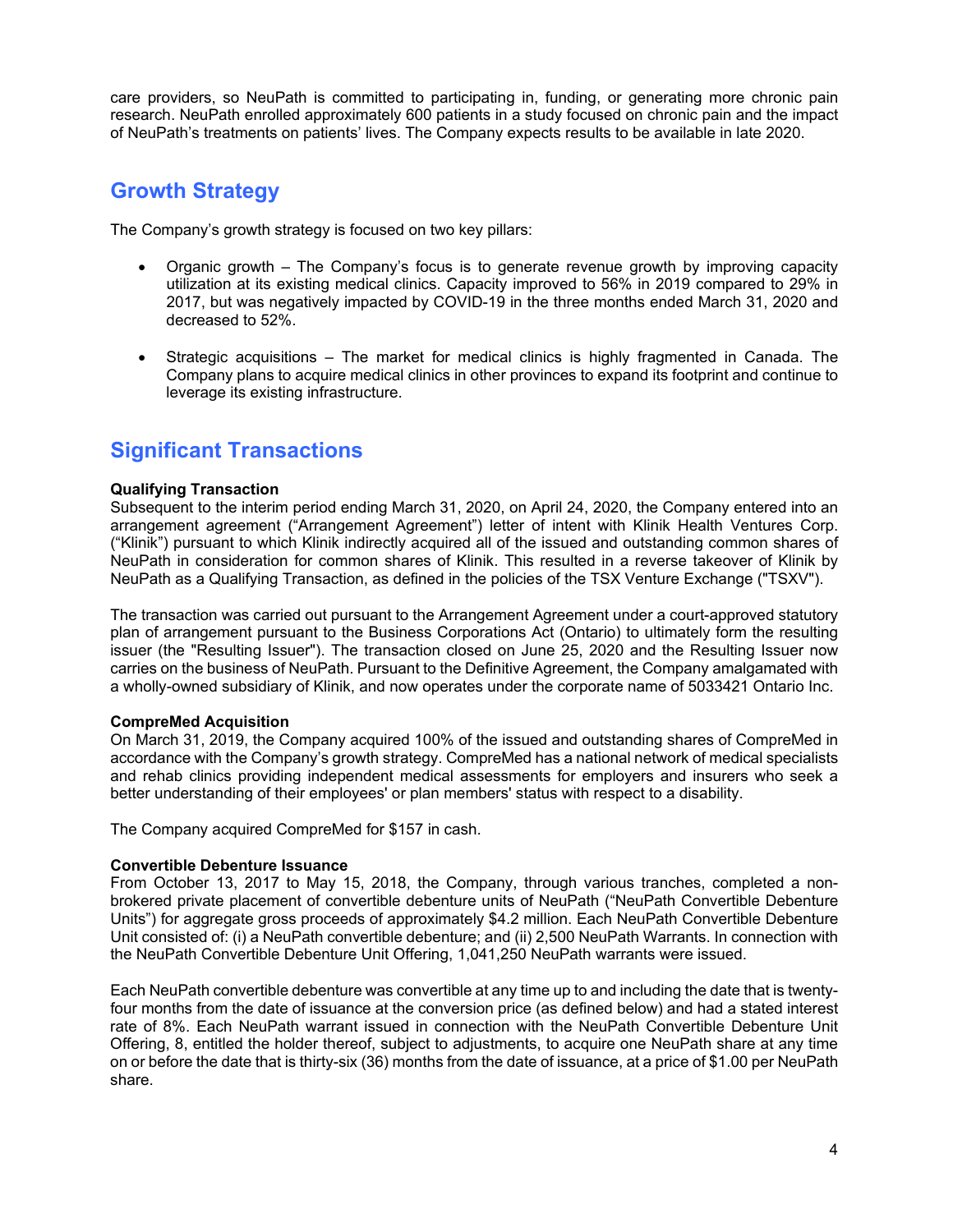The NeuPath convertible debentures were entitled to be converted into common shares at the discretion of the holder at the lesser of \$1.00 per common share or a 25% discount to the price per common share upon the occurrence of a liquidity event (the "conversion price").

A liquidity event is defined as follows ("Liquidity Event"):

- The completion of a public offering of common shares by the Company and listing of same on a Canadian or U.S. stock exchange;
- The sale for cash proceeds of all the issued and outstanding shares in the capital stock of the Company; and
- The amalgamation or any other corporate transaction involving the Company with or into another entity pursuant to which the common shares of the resulting issuer from such transaction are listed on a Canadian or U.S. stock exchange.

In the fourth quarter of 2019, the maturity date of the NeuPath convertible debentures was extended to March 31, 2020. Subsequently, on March 24, 2020, the maturity date was further extended to August 31, 2020.

The Company did not issue any convertible debentures during the three months ended March 31, 2020 or during the year ended December 31, 2019.

Pursuant to the Arrangement Agreement, the principal sum and all accrued and unpaid interest outstanding under the NeuPath convertible debentures was converted into NeuPath shares at the conversion price and each NeuPath share was deemed assigned and transferred by the holder thereof to Klinik in exchange for Klinik common shares at an exchange ratio of five (5) Klinik shares for each one (1) NeuPath share (the "exchange ratio"). Each Neupath warrant was deemed assigned and transferred to Klinik in exchange for Klinik warrants at the exchange ratio.

#### **Preferred Shares Issuance**

From October 31, 2017 to December 21, 2017, NeuPath completed a non-brokered private placement of Class A Preferred Share units of NeuPath (the "NeuPath Preferred Share Units") for aggregate gross proceeds of \$835,000. Each NeuPath Preferred Share Unit consisted of: (i) one NeuPath preferred share; and (ii) one-quarter of a NeuPath warrant. In connection with the preferred share unit offering, 835,000 NeuPath Preferred Shares and 208,750 NeuPath warrants were issued.

Each NeuPath preferred share entitled the holder thereof to receive an annual dividend equal to 8% of the initial NeuPath preferred share price of \$1.00, which accrued quarterly in arrears and was payable in kind. Each issued and fully paid NeuPath preferred share may at any time be converted, at the option of the holder thereof, into NeuPath shares at the conversion price. Upon the occurrence of a liquidity event, the NeuPath preferred shares would have been automatically converted into NeuPath shares at the conversion price. In addition, the NeuPath preferred shares are required to be redeemed by NeuPath for cash at a price of \$1.00 per NeuPath preferred share on the date that is two years from the date of issuance. On December 10, 2019, the NeuPath preferred share mandatory redemption period was extended to March 31, 2020. On March 25, 2020, the NeuPath preferred share mandatory redemption period was further extended to August 31, 2020.

The Company did not issue any NeuPath preferred shares during the three months ended March 31, 2020 or during the year ended December 31, 2019.

Pursuant to the Arrangement Agreement, each Neupath preferred share and all accrued and unpaid dividends thereon, was converted into a NeuPath shares in accordance with the articles of NeuPath preferred shares and each NeuPath share was deemed assigned and transferred by the holder thereof to Klinik in exchange for Klinik shares at the exchange ratio.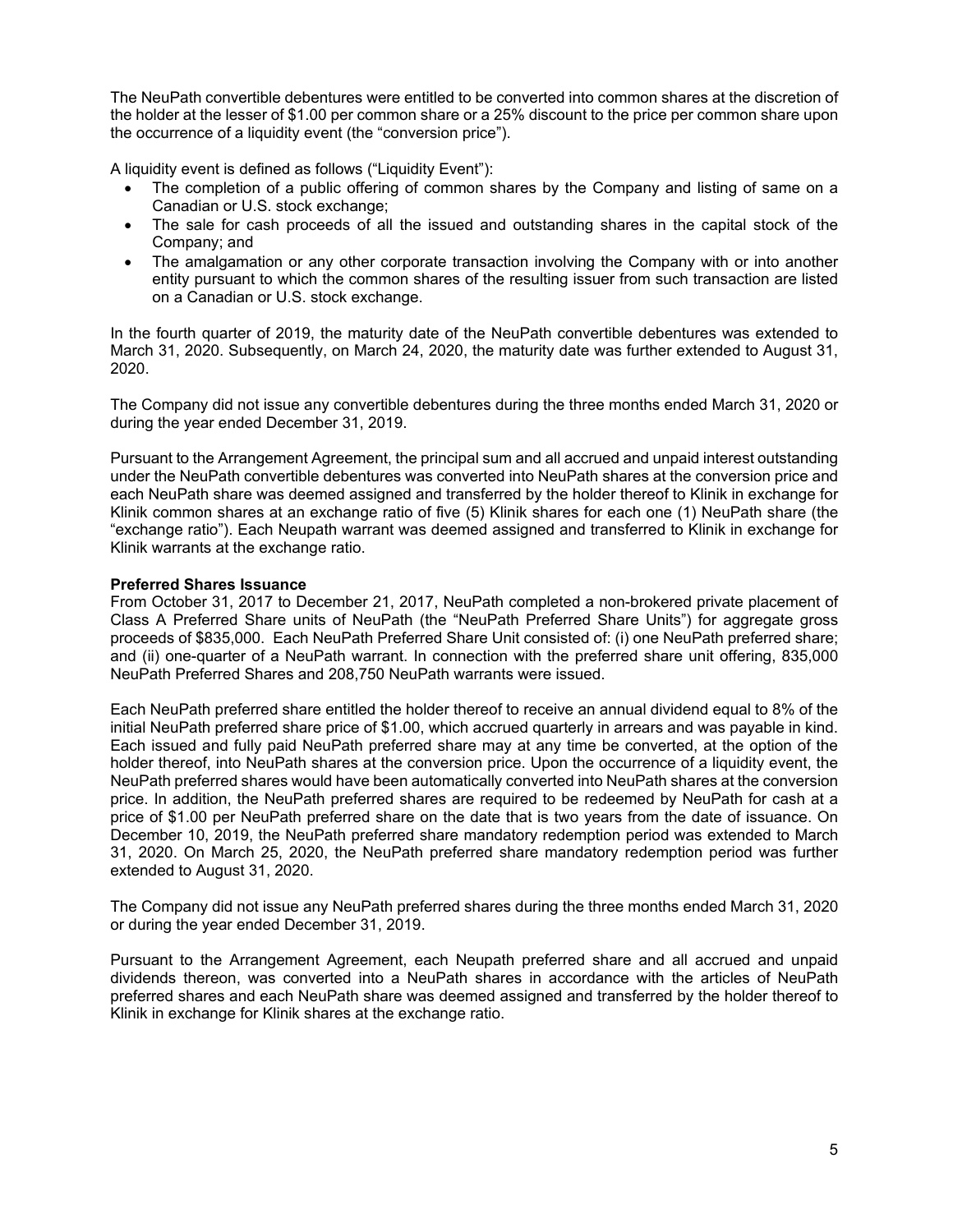## **Non-IFRS Financial Measures**

The Company discloses non-IFRS measures (such as adjusted EBITDA) that do not have standardized meanings prescribed by IFRS. The Company believes that shareholders, investment analysts and other readers find such measures helpful in understanding the Company's financial performance. Non-IFRS financial measures do not have any standardized meaning prescribed by IFRS and may not have been calculated in the same way as similarly named financial measures presented by other companies.

### **Adjusted EBITDA**

EBITDA refers to net income (loss) determined in accordance with IFRS, before depreciation and amortization, net interest expense (income) and income tax expense (recovery). The Company defines adjusted EBITDA as net income (loss) before depreciation and amortization, net interest expense (income) and income tax expense (recovery), plus stock-based compensation expense, restructuring, fair value adjustments, impairment and finance income. Management believes adjusted EBITDA is a useful supplemental measure to determine the Company's ability to generate cash available for working capital, capital expenditures, debt repayments, interest expense and income taxes.

|                                 | <b>Three Months ended</b><br>March 31, 2020 | Three Months ended<br>March 31, 2019 |
|---------------------------------|---------------------------------------------|--------------------------------------|
|                                 | S                                           | \$                                   |
| Net loss and comprehensive loss | (830)                                       | (1, 143)                             |
| Add back:                       |                                             |                                      |
| Depreciation and amortization   | 632                                         | 636                                  |
| Net interest expense            | 446                                         | 469                                  |
| Income tax expense              | 100                                         | 128                                  |
| <b>EBITDA</b>                   | 348                                         | 90                                   |
| Add back:                       |                                             |                                      |
| Stock-based compensation        | 25                                          |                                      |
| Fair value adjustments          | 163                                         | 277                                  |
| Finance income                  | (12)                                        | (14)                                 |
| <b>Adjusted EBITDA</b>          | 524                                         | 353                                  |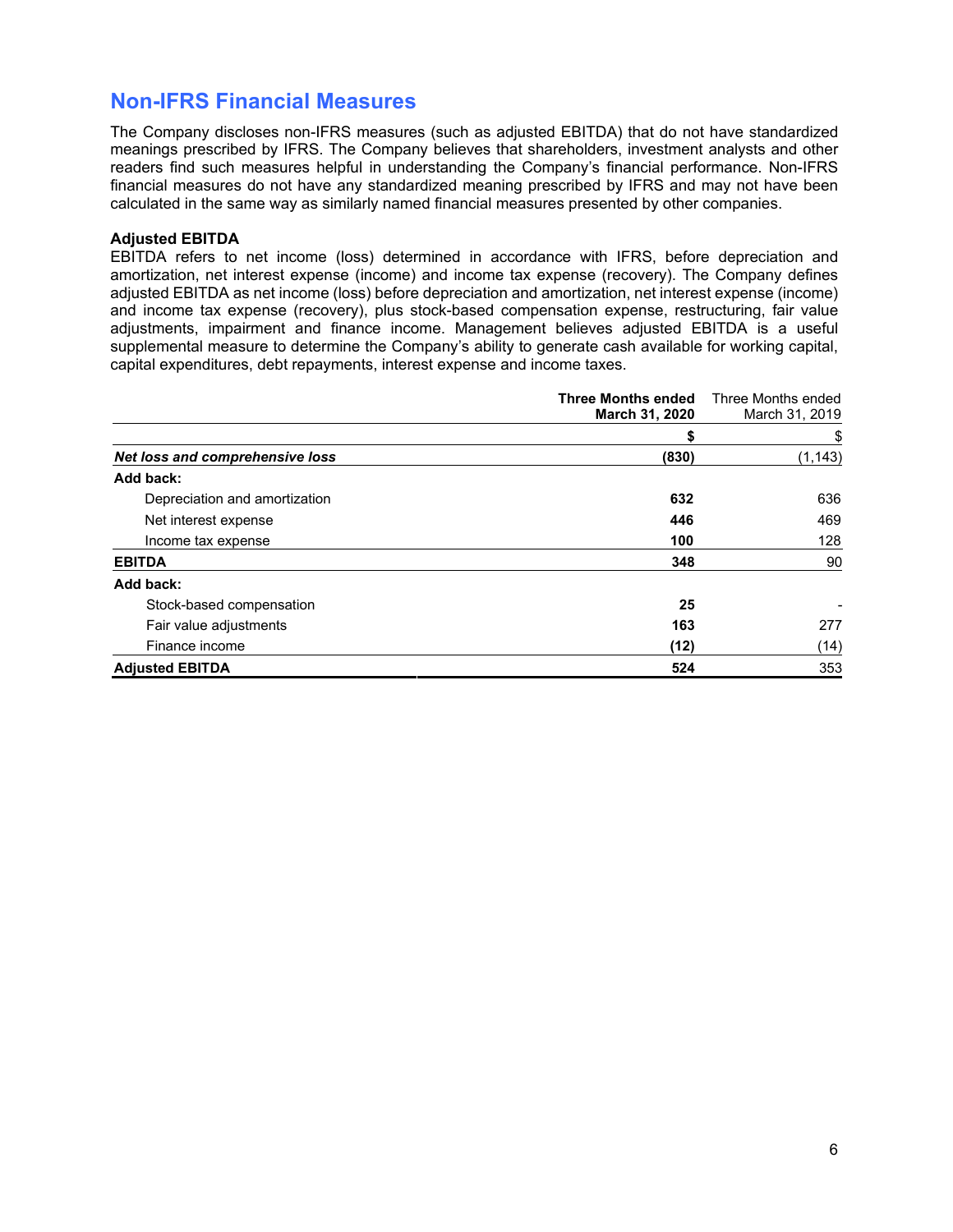## **Selected Financial Information**

|                                                            | <b>Three Months ended</b><br>March 31, 2020 | Three Months ended<br>March 31, 2019 |
|------------------------------------------------------------|---------------------------------------------|--------------------------------------|
| <b>Operations</b>                                          | S                                           | \$                                   |
| Clinic revenue                                             | 10,792                                      | 10,243                               |
| Non-clinic revenue                                         | 810                                         | 678                                  |
| <b>Total Revenue</b>                                       | 11,602                                      | 10,921                               |
| <b>Total operating expenses</b>                            | 12,181                                      | 11,673                               |
| Loss from operations                                       | (579)                                       | (752)                                |
| Other expenses                                             | 151                                         | 263                                  |
| Income (loss) before income taxes                          | (730)                                       | (1,015)                              |
| Income tax expense                                         | 100                                         | 128                                  |
| Net income (loss) and total comprehensive<br>income (loss) | (830)                                       | (1, 143)                             |

|                               | As at<br>March 31, 2020 | As at<br>December 31, 2019 |
|-------------------------------|-------------------------|----------------------------|
| <b>Financial Position</b>     |                         | \$                         |
| Cash                          | 477                     | 883                        |
| Total assets                  | 35,902                  | 37,990                     |
| Total non-current liabilities | 9,350                   | 10,181                     |
| <b>Total liabilities</b>      | 26,936                  | 28,219                     |
| Total equity                  | 8,966                   | 9,771                      |

## **Results of Operations**

### **Medical Services**

|                    | <b>Three Months ended</b><br><b>March 31, 2020</b> | Three Months ended<br>March 31, 2019 |
|--------------------|----------------------------------------------------|--------------------------------------|
|                    |                                                    |                                      |
| Clinic revenue     | 10.792                                             | 10,243                               |
| Non-clinic revenue | 810                                                | 678                                  |
| Total revenue      | 11.602                                             | 10.921                               |

Total revenue is comprised of clinic revenue and non-clinic revenue. Total revenue was \$11.6 million for the three months ended March 31, 2020 compared to \$10.9 million for the three months ended March 31, 2019. The increase in total revenue was primarily related to capacity utilization improvements that improved to 52% in the quarter compared to 50% in the comparative period.

#### *Clinic revenue*

Clinic revenue was \$10.8 million for the three months ended March 31, 2020 compared to \$10.2 million for the three months ended March 31, 2019. Clinic revenue is based on medical services provided by InMedic, CPM and CompreMed. The increase in revenue from 2019 to 2020 was related to an improvement in capacity utilization from 50% to 52%, and inclusion of revenues from CompreMed, which was acquired on March 31, 2019 and not included in the comparative period.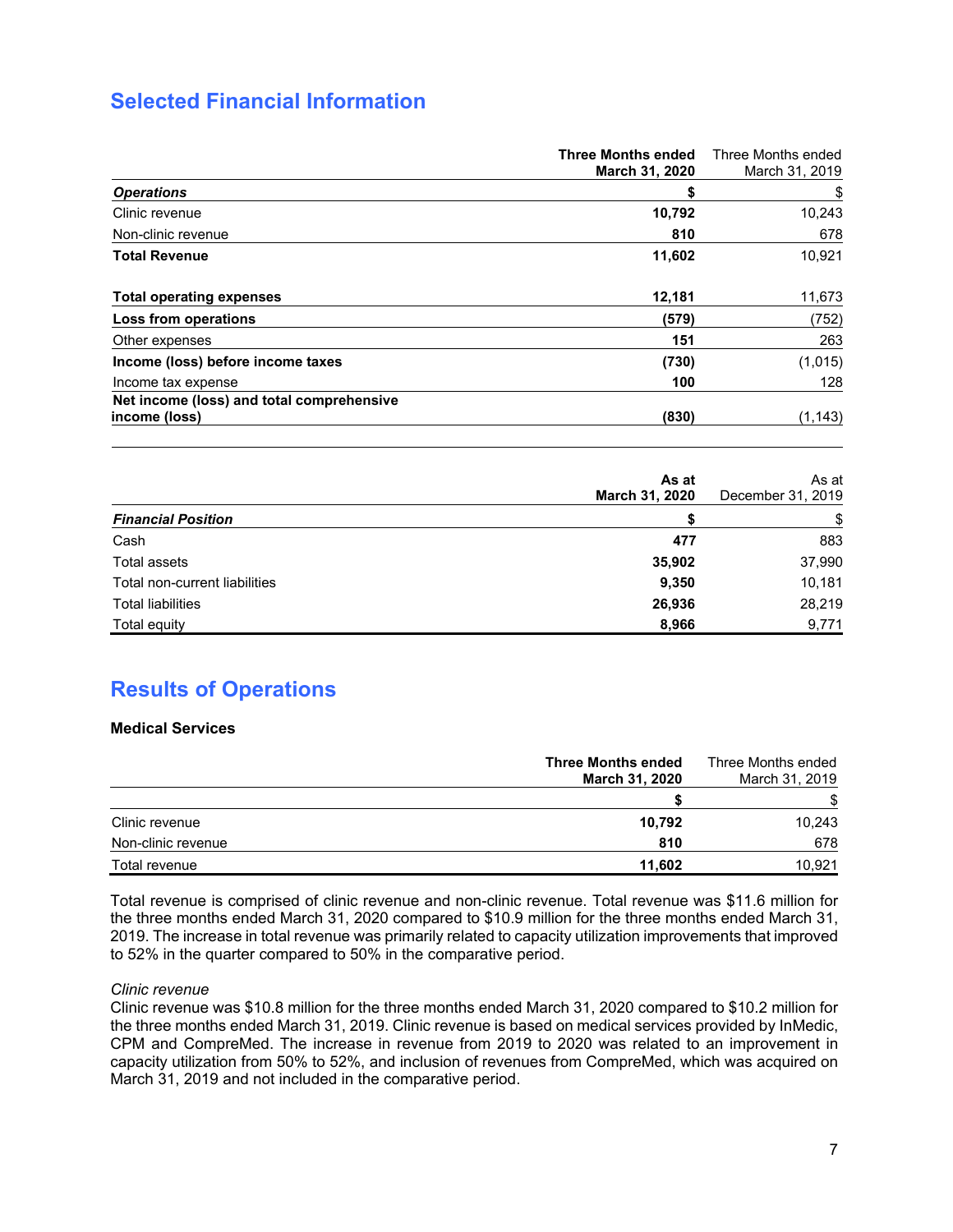#### *Non-clinic revenue*

Non-clinic revenue was \$0.8 million for the three months ended March 31, 2020 compared to \$0.7 million for the three months ended March 31, 2019. Non-clinic revenue is earned from physician staffing where NeuPath provides physicians for provincial correctional institutions, federal correctional institutions and hospital health departments across Canada, and from contract research services provided to pharmaceutical companies and clinical research organizations. This revenue fluctuates depending on the need for physicians in certain institutions and the timing and enrolment of clinical studies that the Company is working on.

#### **Significant Customers**

Under IFRS 8, *Operating Segments* ("IFRS 8"), major customers are those that account for greater than 10% of the Company's consolidated revenues. The Company has one major customer that accounted for 92% of the Company's total revenue for the three months ended March 31, 2020, and 93% for the three months ended March 31, 2019. The Company's major customer is a government organization which minimizes credit risk.

### **Operating Expenses**

|                                 | <b>Three Months ended</b> Three Months ended<br><b>March 31, 2020</b> | March 31, 2019 |
|---------------------------------|-----------------------------------------------------------------------|----------------|
|                                 |                                                                       |                |
| Cost of medical services        | 9,371                                                                 | 8,803          |
| General and administrative      | 1,395                                                                 | 1,458          |
| Occupancy costs                 | 346                                                                   | 321            |
| Depreciation and amortization   | 623                                                                   | 622            |
| Interest cost                   | 446                                                                   | 469            |
| <b>Total operating expenses</b> | 12.181                                                                | 11,673         |

Total operating expenses were \$12.2 million for the three months ended March 31, 2020 compared to \$11.7 million for the three months ended March 31, 2019. The increase for the current three-month period was related to an increase in medical services costs to support the increase in revenue.

#### **Cost of Medical Services**

Cost of medical services was \$9.4 million for the three months ended March 31, 2020 compared to \$8.8 million for the three months ended March 31, 2019. Cost of medical services increased, as expected, due to increased medical services revenue. Cost of medical services represented 80.7% of total revenues for the three months ended March 31, 2020, a slight increase from 80.6% for the three months ended March 31, 2019.

#### **General and Administrative**

General and administrative (G&A) expenses decreased to \$1.4 million for the three months ended March 31, 2020 compared to \$1.5 million for the three months ended March 31, 2019. The decrease in G&A expenses was related to cost saving initiatives that were implemented in the prior year, partially offset by an increase in professional fees related to the Company's qualifying transaction that was announced in March 2020.

#### **Occupancy Costs**

Occupancy costs were \$0.3 million for the three months ended March 31, 2020, unchanged compared to the three months ended March 31, 2019. Occupancy costs represent the costs related to leased and owned facilities. The Company leases eleven facilities and owns one facility.

#### **Depreciation and Amortization**

Depreciation and amortization expenses were \$0.6 million for the three months ended March 31, 2020, unchanged compared to the three months ended March 31, 2019.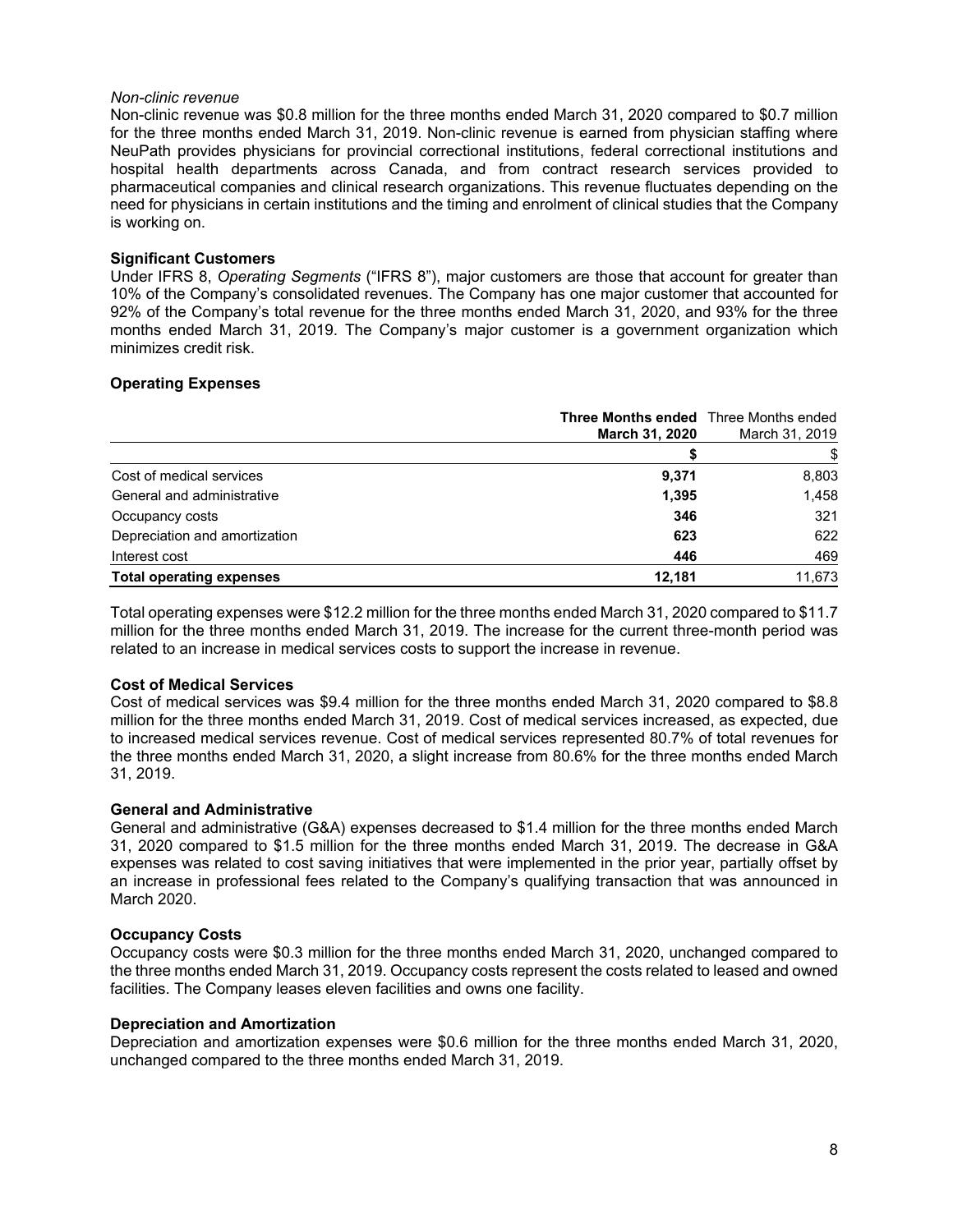#### **Interest Cost**

Interest costs were \$0.4 million and \$0.5 million for the three months ended March 31, 2020 and March 31, 2019, respectively. Interest costs relate to the outstanding debt and interest charges related to the adoption of IFRS 16.

### **Loss from Operations**

Loss from operations was \$0.6 million for the three months ended March 31, 2020 compared to \$0.8 million for the three months ended March 31, 2019. The improvement in loss from operations in 2020 was related to a 6% increase in revenue from an improvement in capacity utilization.

#### **Other Expenses**

|                             | <b>Three Months ended</b><br><b>March 31, 2020</b> | Three Months ended<br>March 31, 2019 |
|-----------------------------|----------------------------------------------------|--------------------------------------|
|                             |                                                    | \$                                   |
| Fair value adjustments      | 163                                                | 277                                  |
| Finance income              | (12)                                               | (14)                                 |
| <b>Total other expenses</b> | 151                                                | 263                                  |

#### **Fair Value Adjustments**

Fair value adjustments were \$0.2 million for the three months ended March 31, 2020 compared to \$0.3 million for the three months ended March 31, 2019.

#### **Finance Income**

Finance income was \$12 for the three months ended March 31, 2020 compared to \$14 for the three months ended March 31, 2019.

#### **Net Loss and Total Comprehensive Loss**

|                                              | <b>Three Months ended</b> Three Months ended<br><b>March 31, 2020</b> | March 31, 2019 |
|----------------------------------------------|-----------------------------------------------------------------------|----------------|
|                                              |                                                                       |                |
| Net loss before income taxes                 | (730)                                                                 | (1,015)        |
| Income tax expense                           | 100                                                                   | 128            |
| Net loss and total comprehensive income loss | (830)                                                                 | (1, 143)       |

### **Net Income (Loss) and Total Comprehensive Income (Loss)**

Net loss improved to \$0.8 million for the three months ended March 31, 2020 from \$1.1 million for the three months ended March 31, 2019.

#### **Segments**

IFRS 8 requires operating segments to be determined based on internal reports that are regularly reviewed by the chief operating decision maker for the purpose of allocating resources to the segment and assessing its performance. The Company has one operating segment: medical services.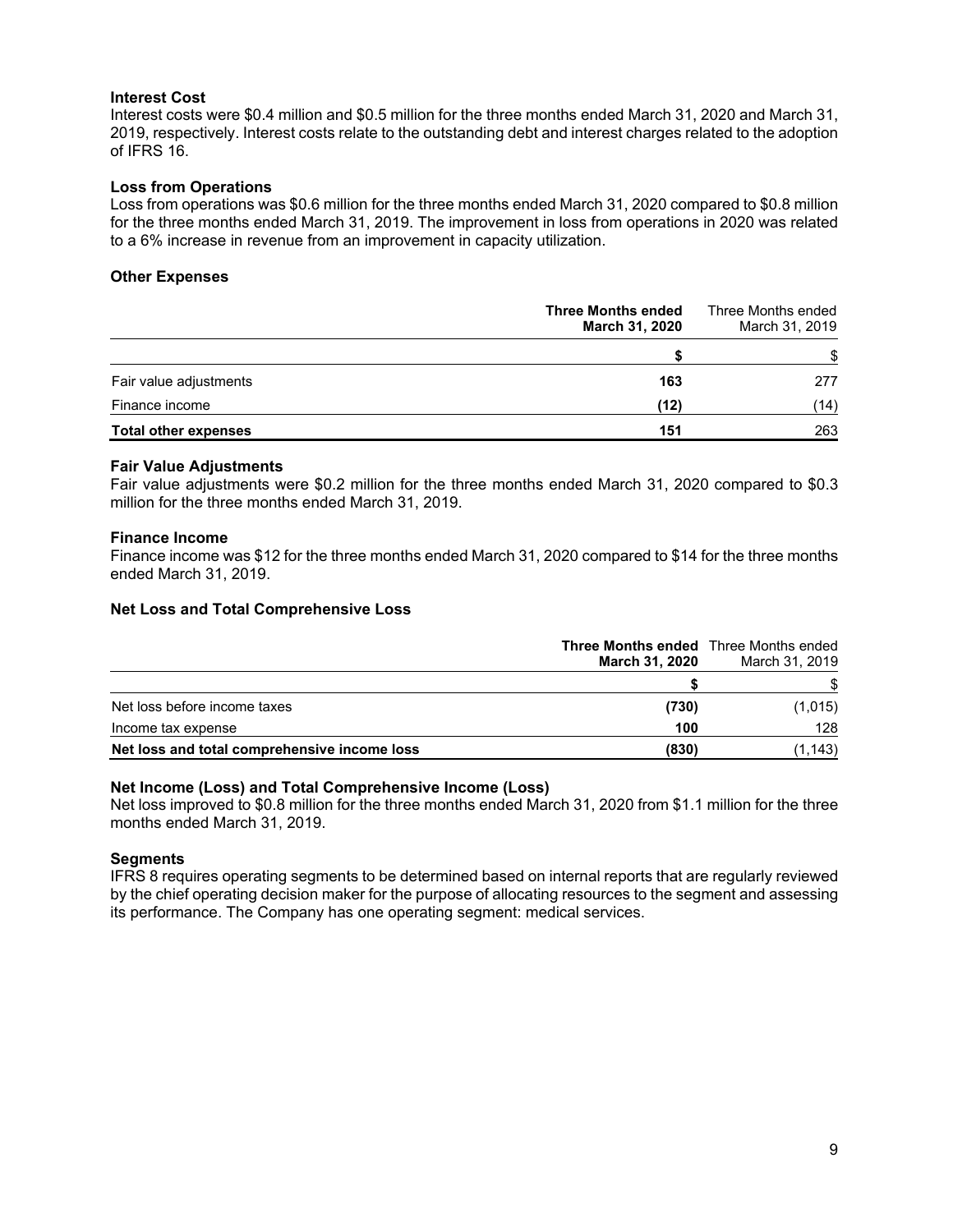## **Liquidity and Capital Resources**

|                                                 | <b>Three Months ended</b> Three Months ended<br><b>March 31, 2020</b> | March 31, 2019 |
|-------------------------------------------------|-----------------------------------------------------------------------|----------------|
|                                                 |                                                                       | \$             |
| Net loss and comprehensive loss                 | (830)                                                                 | (1, 143)       |
| Items not involving current cash flows          | 1.226                                                                 | 1,291          |
| Cash provided by operations                     | 396                                                                   | 148            |
| Net change in non-cash working capital          | 481                                                                   | (954)          |
| Cash provided by (used in) operating activities | 877                                                                   | (806)          |
| Cash used in investing activities               | (19)                                                                  | (239)          |
| Cash provided by (used in) financing activities | (1,264)                                                               | 1,675          |
| Net change in cash during the period            | (406)                                                                 | 630            |
| Cash, beginning of period                       | 883                                                                   | 1,422          |
| Cash, end of period                             | 477                                                                   | 2,052          |

### **Cash**

Cash was \$0.5 million as at March 31, 2020 compared to \$0.9 million as at December 31, 2019 and \$2.1 million as at March 31, 2019.

#### **Operating Activities**

Cash provided by operating activities was \$0.9 million for the three months ended March 31, 2020 compared to cash used in operating activities of \$0.8 million for the three months ended March 31, 2019.

The \$1.7 million improvement in cash used in operating activities for the three months ended March 31, 2020 compared to the three months ended March 31, 2019 was primarily related to a working capital recovery of \$0.4 million in 2020, due to the collection of accounts receivable compared to a \$0.9 million working capital investment in the comparative quarter.

#### **Investing Activities**

Cash used in investing activities was \$19 for the three months ended March 31, 2020 compared to \$0.2 million for the three months ended March 31, 2019. Cash used in investing activities for the three months ended March 31, 2020 related to the acquisition of equipment for the medical clinics. Cash used in investing activities for the three months ended March 31, 2019 was related to the acquisition of CompreMed.

#### **Financing Activities**

Cash used in financing activities was \$1.3 million for the three months ended March 31, 2020 compared to cash provided by financing activities of \$1.7 million for the three months ended March 31, 2019. Cash used in financing activities for the three months ended March 31, 2020 was primarily related to the \$0.6 million payment for the InMedic acquisition that was deferred for two years as part of the acquisition consideration, \$0.4 million in lease obligation payments, and \$0.3 million in scheduled debt payments.

Cash provided by financing activities for the three months ended March 31, 2019 was primarily related to \$2.2 million from the issuance of common shares, partially offset by \$0.2 million in scheduled debt payments and \$0.4 million in lease obligation payments.

#### **Working Capital**

The Company defines working capital as current assets, less accounts payable and accrued liabilities, provisions, and current income tax liabilities. The Company anticipates that its current working capital and the revenue it expects to generate from its continuing operations will be sufficient to fund operations and working capital needs as currently planned through 2020. However, unexpected increases in costs and expenses due to operational decisions made by the Company and/or factors beyond the Company's control such as the COVID-19 pandemic could cause a material impact on working capital resources and the profitability of the Company.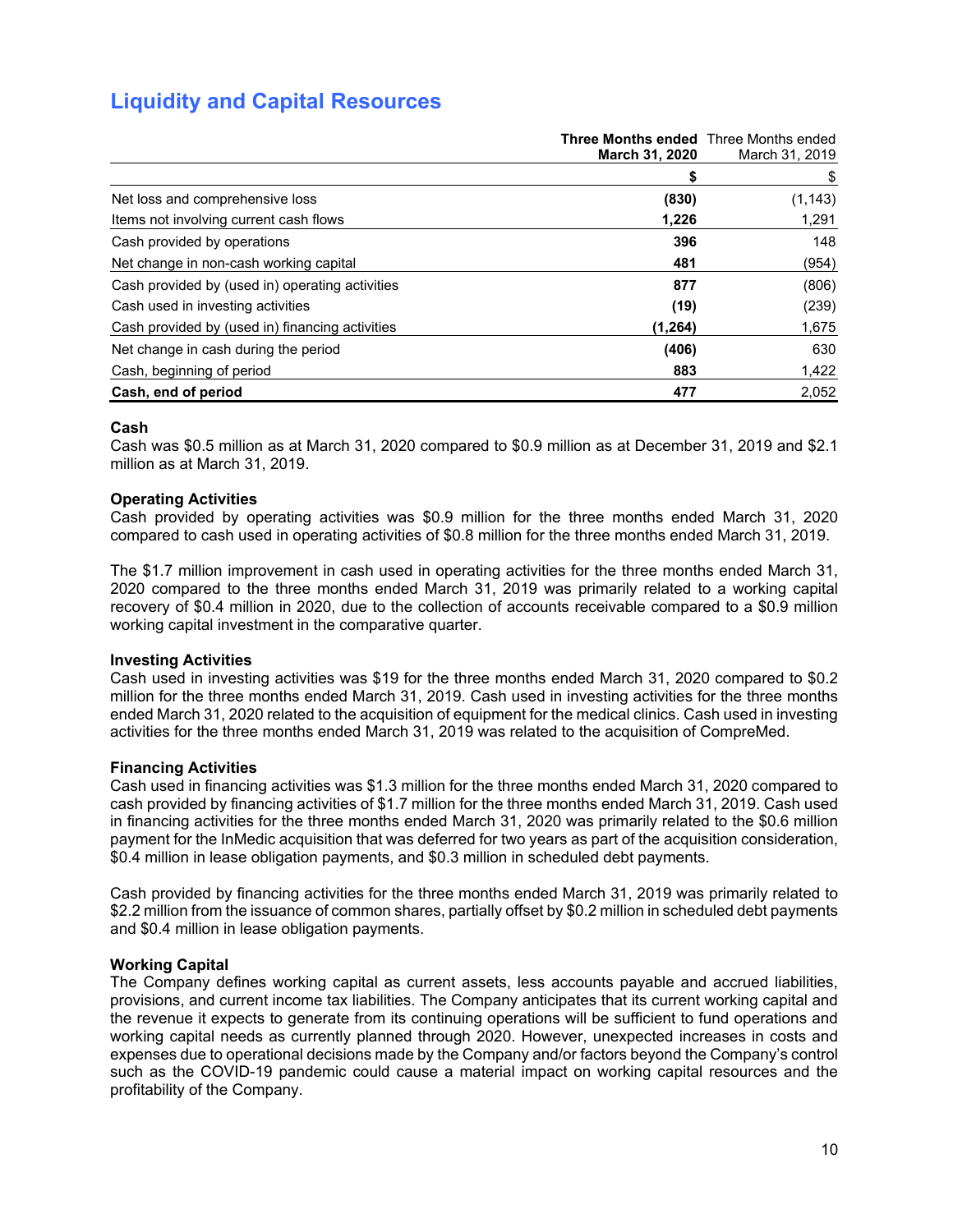### **Capital Structure**

The Company's strategy includes organic growth through improved capacity utilization, and growth through strategic acquisition. To execute this strategy, the Company may need to access additional resources under existing loan arrangements or seek alternate sources of financing including through equity issuances.

### **Financial Instruments**

Financial assets and liabilities are recognized when the Company becomes a party to the contractual provisions of the instrument. Financial assets are derecognized when the rights to receive cash flows from the assets have expired or have been transferred and the Company has transferred substantially all risks and rewards of ownership.

Financial assets and liabilities are offset and the net amount is reported in the consolidated statement of financial position when there is a legally enforceable right to offset the recognized amounts and there is an intention to settle on a net basis, or realize the asset and settle the liability simultaneously.

#### *Measurement*

At initial recognition, the Company measures its financial asset or financial liability that are subsequently measured at amortized cost at its fair value plus or minus transaction costs that are directly attributable to the acquisition or issue of the financial asset or financial liability. Transaction costs of financial assets or financial liabilities subsequently measured at fair value through profit or loss ("FVTPL") are expensed in profit or loss.

Measurement in subsequent periods depends on the classification of the financial instrument. The Company classifies its financial instruments depending on the purpose for which the instruments were acquired and their characteristics.

The Company has classified its financial instruments as follows:

| <b>Financial instrument</b>              | <b>Classification</b> | <b>Measurement</b> | Fair value<br>Hierarchy |
|------------------------------------------|-----------------------|--------------------|-------------------------|
| <b>Assets</b>                            |                       |                    |                         |
| Cash                                     | Amortized cost        | Amortized cost     | N/A                     |
| Accounts receivable                      | Amortized cost        | Amortized cost     | N/A                     |
|                                          |                       |                    |                         |
| Liabilities                              |                       |                    |                         |
| Accounts payable and accrued liabilities | Amortized cost        | Amortized cost     | N/A                     |
| Provisions                               | Amortized cost        | Amortized cost     | N/A                     |
| Derivative financial liabilities         | <b>FVTPL</b>          | Fair value         | Level 3                 |
| Conversion feature on preferred shares   | Amortized cost        | Amortized cost     | N/A                     |
| Preferred shares liability               | Amortized cost        | Amortized cost     | N/A                     |
| Due to related parties                   | Amortized cost        | Amortized cost     | N/A                     |
| Long-term debt                           | Amortized cost        | Amortized cost     | N/A                     |
| Convertible debt                         | Amortized cost        | Amortized cost     | N/A                     |

#### **Fair values**

IFRS 13, *Fair Value Measurements* requires disclosure of a three-level hierarchy that reflects the significance of the inputs used in making fair value measurements. All assets and liabilities for which fair value is measured or disclosed in the financial statements are categorized within the fair value hierarchy, described as follows, based on the lowest level input that is significant to the fair value measurement as a whole:

- Level 1 Unadjusted quoted prices at the measurement date for identical assets or liabilities in active markets
- Level 2 Observable inputs other than quoted prices in Level 1, such as quoted prices for similar assets and liabilities in active markets; quoted prices for identical or similar assets and liabilities in

**Fair Value**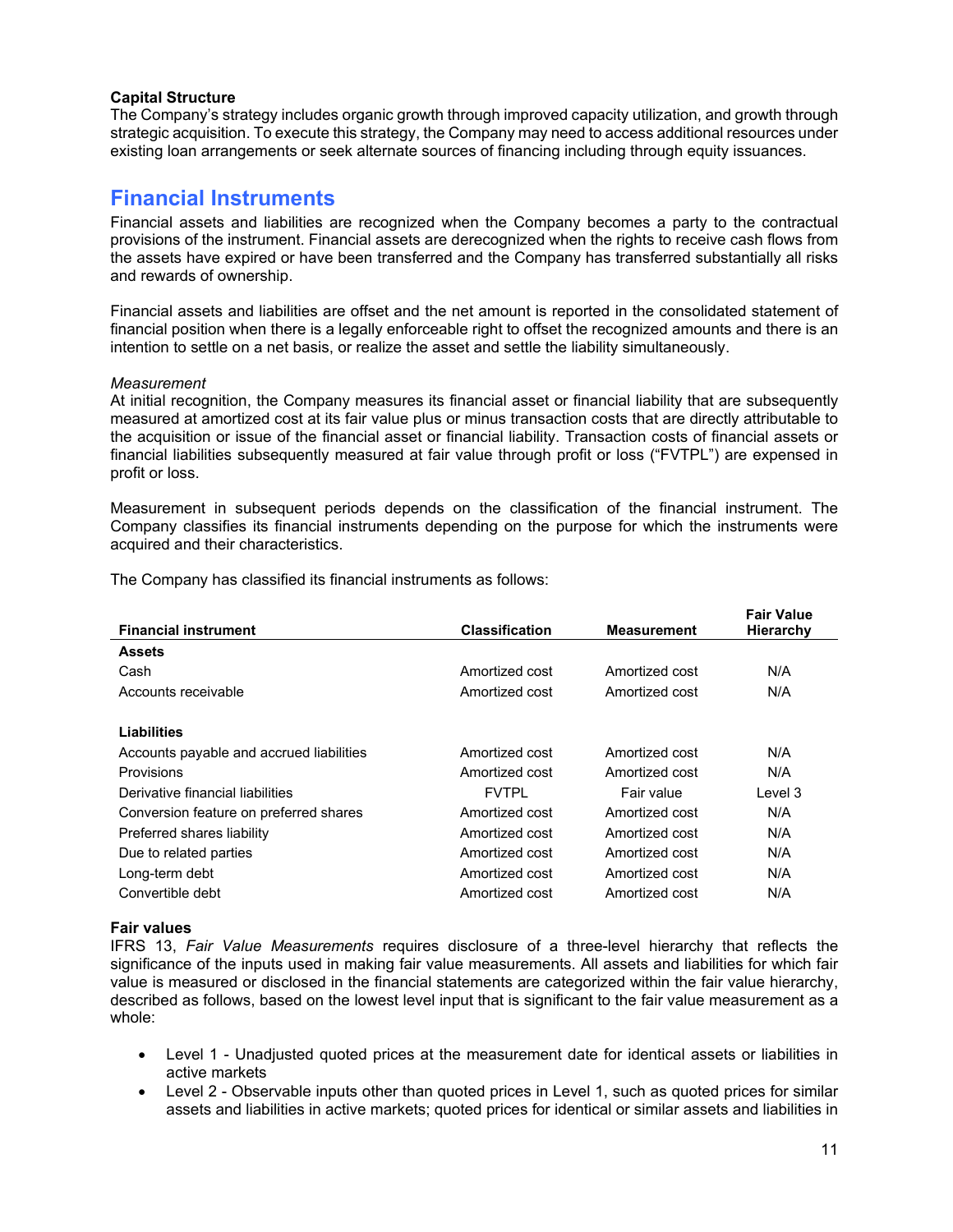markets that are note active; or other inputs that are observable or can be corroborated by observable market data

Level 3 - Significant unobservable inputs that are supported by little or no market activity

The Company reviews the fair value hierarchy classification on a quarterly basis. Changes to the ability to observe valuation inputs may result in a reclassification of levels for certain securities within the fair value hierarchy. The Company did not have any transfer of assets and liabilities between Level 1, Level 2 and Level 3 of the fair value hierarchy during the three months ended March 31, 2020.

Derivative financial liabilities and conversion feature on preferred shares are classified as Level 3 fair value financial instruments on the fair value hierarchy.

|                            | <b>Derivative Financial</b><br>Liabilities | <b>Conversion</b><br><b>Feature on</b><br><b>Preferred Shares</b> | <b>Total Level 3</b><br><b>Financial</b><br><b>Instruments</b> |
|----------------------------|--------------------------------------------|-------------------------------------------------------------------|----------------------------------------------------------------|
|                            |                                            |                                                                   |                                                                |
| Balance, December 31, 2019 | 1,175                                      | 236                                                               | 1,411                                                          |
| Fair value adjustments     | 306                                        | 61                                                                | 367                                                            |
| Balance, March 31, 2020    | 1.481                                      | 297                                                               | 1.778                                                          |

### **FINANCIAL RISK MANAGEMENT**

#### **Credit Risk**

The Company, in the normal course of business, is exposed to credit risk from its customers. Credit risk is the risk of an unexpected loss if a counterparty to a financial instrument fails to meet its contractual obligations. The Company is exposed to credit risk on its cash and accounts receivable. The Company's objective with regard to credit risk in its operating activities is to reduce its exposure to losses. As the Company does not utilize credit derivatives or similar instruments, the maximum exposure to credit risk is the full amount of the carrying value of its cash and accounts receivable. A significant amount of the Company's accounts receivable is from a government organization which lowers the amount of credit risk exposure in accounts receivable.

The Company's cash is held with two financial institutions in various bank accounts. These financial institutions are major banks in Canada which the Company believes lessens the degree of credit risk.

#### **Risk Factors**

The following is a discussion of liquidity risk and market risk and related mitigation strategies that have been identified. This is not an exhaustive list of all risks nor will the mitigation strategies eliminate all risks listed.

#### **Liquidity Risk**

Liquidity risk is the risk that the Company will encounter difficulties in meeting its financial liability obligations as they become due. The Company's objective is to provide for expected cash requirements and accommodate for changes in liquidity needs. The Company manages this risk by managing its capital structure, through continuous monitoring of its actual and projected cash flows.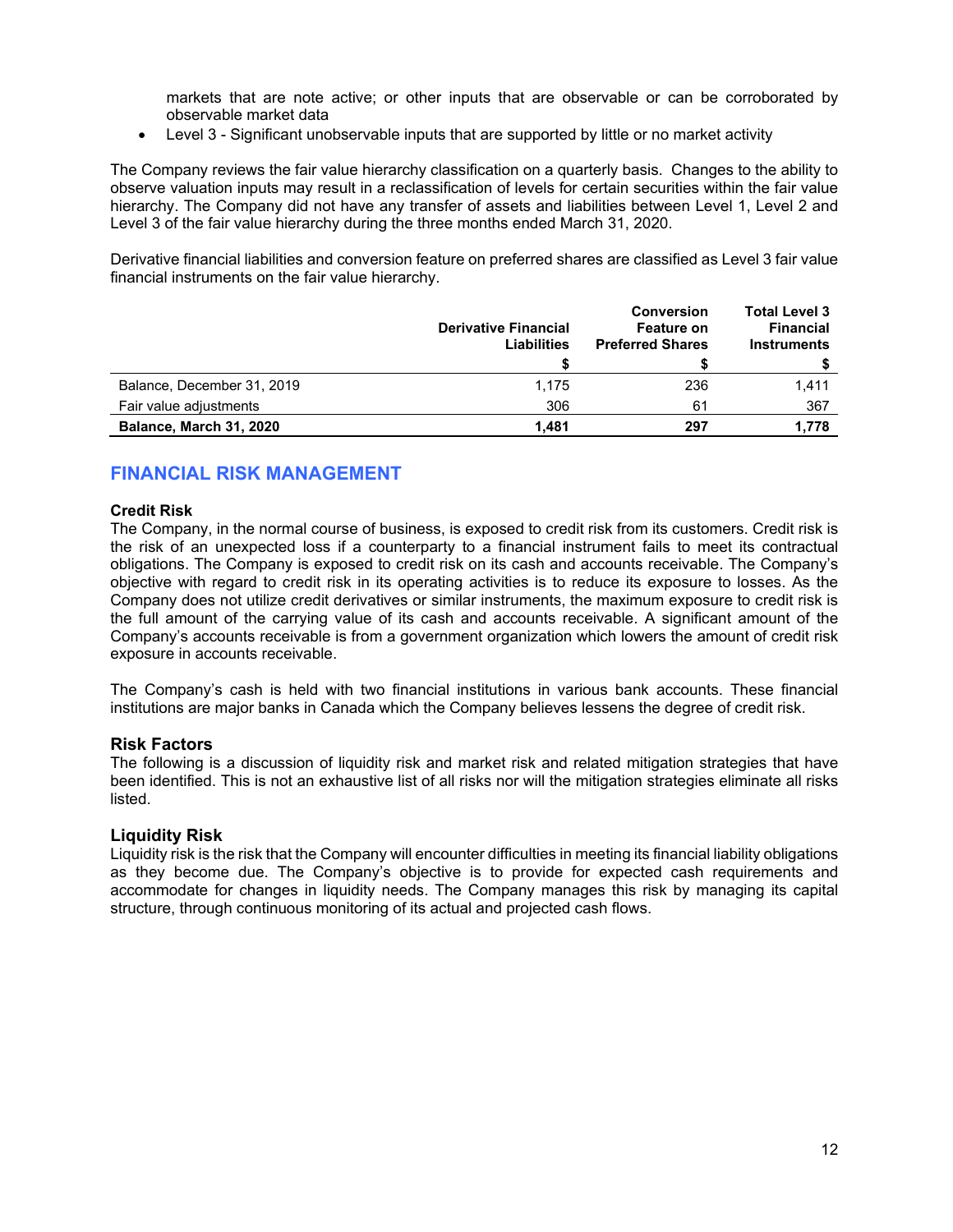As at March 31, 2020, the Company's financial liabilities had contractual maturities as summarized below:

|                                                                     | <b>Current</b> |               |          | <b>Non-current</b> |           |
|---------------------------------------------------------------------|----------------|---------------|----------|--------------------|-----------|
|                                                                     |                | Within 12     | 1 to $2$ | $2$ to 5           |           |
|                                                                     | <b>Total</b>   | <b>Months</b> | Years    | Years              | > 5 years |
|                                                                     |                | \$            | Ф        |                    |           |
| Accounts payable and accrued                                        |                |               |          |                    |           |
| liabilities                                                         | 4.684          | 4,684         |          |                    |           |
| Provisions                                                          | 712            | 712           |          |                    |           |
| Due to related parties                                              | 3.674          |               | 3,674    |                    |           |
| Preferred shares liability                                          | 774            | 774           |          |                    |           |
| Long-term debt                                                      | 4.671          | 3,491         | 192      | 988                |           |
| Convertible debt                                                    | 4,832          | 4,832         |          |                    |           |
| Derivative financial liabilities<br>Conversion feature on preferred | 1.481          | 1,481         |          |                    |           |
| shares                                                              | 297            | 297           |          |                    |           |
|                                                                     | 21,125         | 16,271        | 3,866    | 988                |           |

The Company's ability to satisfy its debt obligations will depend principally upon its future operating performance. The Company's inability to generate sufficient cash flow to satisfy its debt service obligations or to refinance its obligations on commercially reasonable terms could materially adversely impact the Company's business, financial condition or operating results.

### **Interest Rate Risk**

Financial instruments that potentially subject the Company to cash flow interest rate risk are those assets and liabilities with a variable interest rate. Only one of the Company's loan facilities included in long-term debt includes a variable interest rate. Accordingly, with respect to the carrying and fair values of interestbearing liabilities, an assumed 25-basis point increase or decrease in interest rates would not have a significant impact on net loss and comprehensive loss.

Financial assets and financial liabilities that bear interest at fixed rates are subject to fair value interest rate risk. The Company's lease obligations and long-term debt are at fixed rates of interest. Those that are noninterest bearing are carried at amortized cost and calculated using discount rates appropriate to the related debt.

The Company's policy is to minimize interest rate cash flow risk exposures on its long-term financings. The Company's loans and borrowings and lease obligations are at fixed interest rates.

### **Litigation**

From time to time, during the ordinary course of business, the Company may be threatened with, or may be named as, a defendant in various legal proceedings including lawsuits. Such proceedings may include, but are not limited to product liability, personal injury, breach of contract, and lost profits or other consequential damage claims.

## **Off-Balance Sheet Arrangements**

The Company does not have any off-balance sheet arrangements.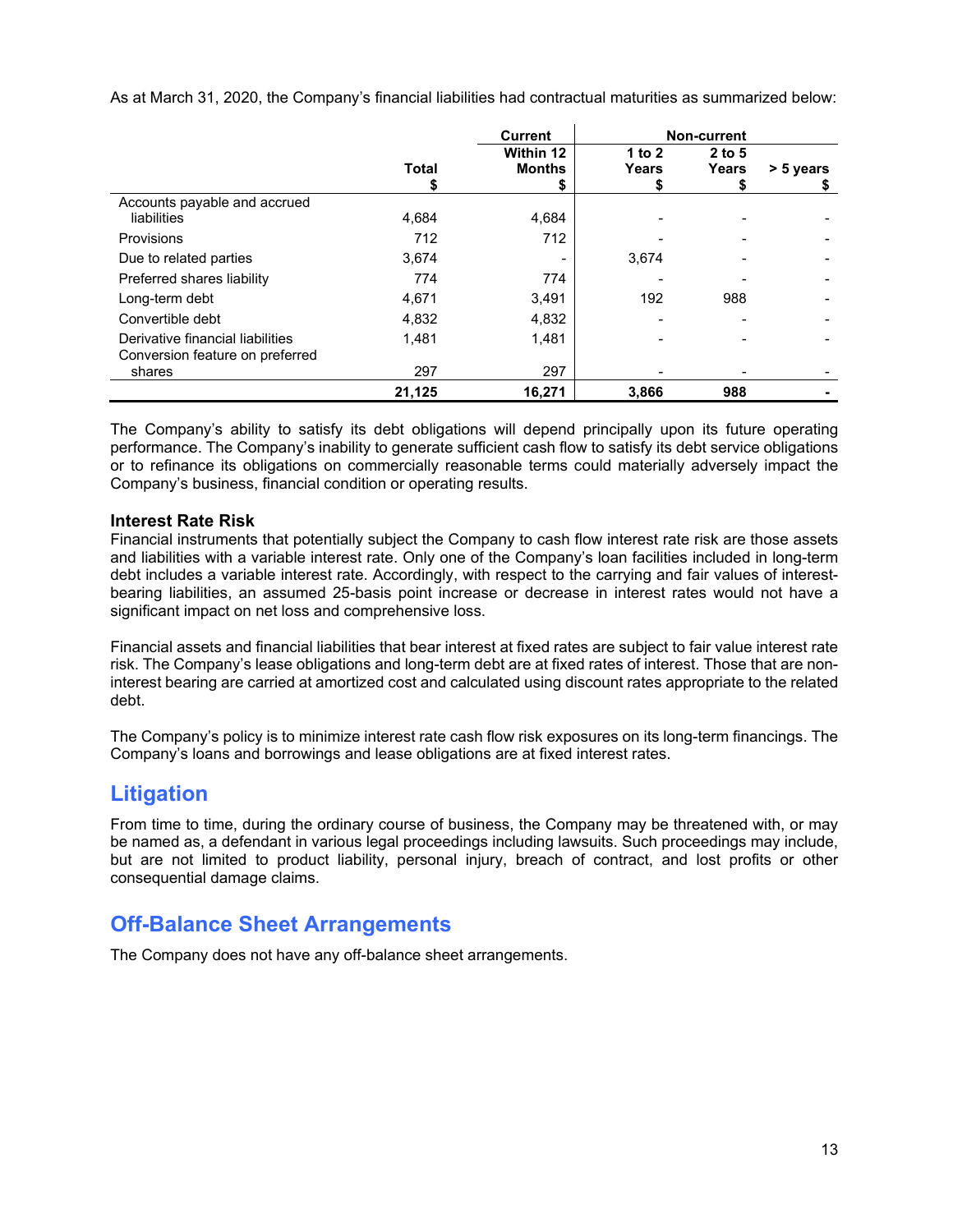## **Related Party Transactions**

### **Loans from Related Parties**

The following related party balances are outstanding as at:

|                                       | March 31, 2020           | December 31, 2019 |
|---------------------------------------|--------------------------|-------------------|
|                                       |                          |                   |
| Due to Bloom Burton & Co. Inc.        | 3,631                    | 3,577             |
| Due to Bloom Burton Development Corp. | 43                       | 43                |
| Promissory note                       | $\overline{\phantom{0}}$ | 606               |
|                                       | 3.674                    | 4,226             |

The amount due to Bloom Burton & Co. Inc. ("BBCI"), a prior shareholder of the Company, is non-interest bearing, unsecured and due on demand. BBCI has agreed not to call the loan prior to December 31, 2021.

The amount due to Bloom Burton Development Corp. ("BBDC"), a prior shareholder of the Company, is non-interest bearing, unsecured and due on demand. BBDC has agreed not to call the loan prior to December 31, 2021.

On February 26, 2018, as part of the acquisition of Renaissance Asset Management (London) Inc., a promissory note in the amount of \$650 was issued to the vendors as part of the purchase consideration. The promissory note bears interest at 4% per annum and matures on February 26, 2020. A partial repayment was made against the promissory note during the year ended December 31, 2019 in the amount of \$80. The promissory note is subordinated to the Royal Bank of Canada loans and is secured with a second fixed charge on the lands owned by 2276321 Ontario Inc.

The promissory note was initially recognized at fair value using a discount rate of 12%. It is subsequently carried at amortized cost using the effective interest rate method less any payments made during the year.

During the quarter, the remaining balance of the promissory note was paid in full.

## **Outstanding Share Data**

As at March 31, 2020, the number of common shares outstanding was 16.6 million consistent with December 31, 2019.

As at March 31, 2020, the Company had 835,000 NeuPath preferred shares outstanding. The NeuPath preferred shares were issued during the year ended December 31, 2017 for net proceeds of \$0.7 million. The preferred shares entitled the holder to receive an annual dividend equal to 8% of the initial price of \$1.00, which accrued quarterly in arrears and is payable in kind. Pursuant to the Arrangement Agreement, on June 25, 2020, the NeuPath preferred shares and all accrued and unpaid dividends thereon were exchanged at the conversion price for [1,351,796] NeuPath shares and subsequently exchanged to Klinik shares at the exchange ratio.

The Company has \$4.1 million of convertible debentures outstanding as at March 31, 2020. The convertible debentures bore interest at a rate of 8% per annum, which accrued quarterly. Pursuant to the Arrangement Agreement, on June 25, 2020, the principal sum and all accrued and unpaid interest outstanding on the convertible debentures was exchanged at the conversion price for [6,724,691] NeuPath shares and were subsequently exchanged for Klinik shares at the exchange ratio.

As at March 31, 2020, the Company has 21.1 million warrants outstanding with strike prices ranging from \$0.0001 to \$2.00 per share. Pursuant to the Arrangement Agreement, on June 25, 2020, all outstanding NeuPath warrants were exchanged for Klinik warrants on substantially the same terms and condition.